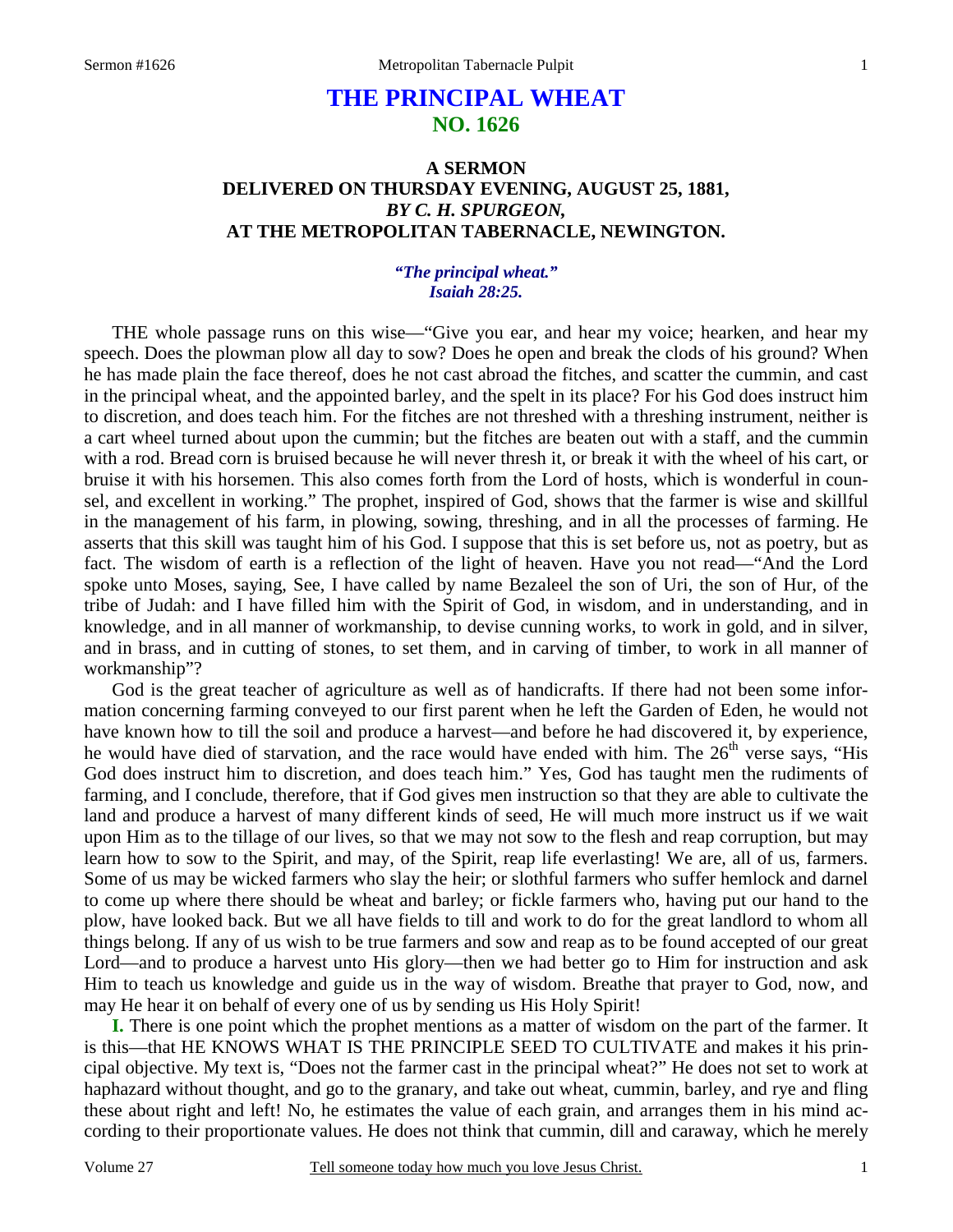grows to give a flavor to his dish on the table, are at all of such importance as the wheat. And, though rye and barley have their values, yet he does not reckon that even these are equal to the corn which he calls "the principal wheat." He is a man of discretion. He arranges things, and he places the most important thing in the front rank, and spends upon it the most care. Herein I would have you learn of the farmer. Keep things distinct in your minds—not mixed and muddled by careless thoughtlessness. Do not live a huddled life, without care and discretion, running all things into one, but sort them out and divide and distinguish between the precious and the vile. See what this is worth and what the other is worth and set your matters in rank and order, making some of them principal, and others inferior. I suggest to you young people, especially, that in starting life, you say to yourselves, "What shall we seek?" For he that seeks, finds. "What shall we sow?" "For whatever a man sows that shall he also reap."

 The little things of this life are to be attended to—as a man may sow cummin and fitches, there are some inferior things that ought not to be left undone—as a man should sow rye and barley in their appointed place. Still, there is some principal thing—some master thing—some chief thing for which we ought to live—and what shall that be? What ought to be the principal crop that we shall endeavor to cultivate in our hearts and lives? Have you turned that over? Have you really put the problem before you? Or have you gone at it hit or miss, as if it did not matter? Remember, the eye is a most important part of the body. How shall a man direct his steps if he cannot see? And the *motive* is the eye. What have you an eye to? What are you living for? What is the principal aim with you? Is it going to be that of the old gentleman satirized in Horace who said to his son—"Get money: get it honestly, if you can; but, by all means, get money"? Is money-getting to be the principal wheat with you? Or will you choose a life of pleasure—"a short life and a merry one"—as so many fools have said, to their great sorrow? Is it in dissipation that your life is to be spent? Are thistles to be your principal crop? Because there is a pleasure in looking at a Scot thistle, do you intend to grow acres of pleasurable vices? And will you make your bed upon them when you come to die? Oh, look and see what is worthy of being the principal objective in life! And, when you have found that out, then pray God, of His Holy Spirit, to help you to choose that one thing and to give all your powers and faculties to the cultivation of it!

 The farmer, who finds that wheat ought to be his principal crop, makes it so, and lays himself out with that end in view. He looks around and says, "What is the best thing for me to produce?" And when he has found it out, he calls it his principal thing. Dear friends, do, I pray you, remember that true *godliness* is the principal thing! Therefore get it and prize it above all things! Now, mark that this farmer was wise because he counted that to be principal which was most necessary. His family could do without cummin, which was but a flavoring. Even the fitches are thought to have been a plant which yielded a grain used in giving a taste to bread, but they were not a valuable crop. The family could do without cummin and fitches. Perhaps the mistress might complain, or the cook might grumble, but that did not matter as much as it would if the children cried for bread! They certainly could not do without wheat, for bread is the staff of life. It is bread that strengthens man's heart, and therefore, the Eastern farmer must grow bread if he does not grow anything else. That which is most necessary he makes to be the principal thing. Is not this commonsense? If we were wisely to sit down and estimate, should we not say, "To be forgiven my sin; to be right with God; to be holy; to be fit to live eternally in heaven is the greatest, the most necessary thing for me, and therefore I will make it the principal objective of my pursuit"? To glorify God and to enjoy Him forever is the most necessary thing for a creature—for a creature cannot be satisfied unless he is answering the end for which he was created!

 And it is the end of every intelligent creature, first, that he may *glorify* God, and next, that he may *enjoy* God. What a bliss it must be to enjoy God, Himself, forever and ever! Other things may be desirable, but this thing is necessary. A certain competence, a measure of esteem among men, a degree of health—all these are the flavoring of life—but to be saved in the Lord with an everlasting salvation this is life itself! This is the bread by which our soul's best life is to be sustained! Oh, that we were all wise enough to feel that to be one with Christ is the one thing necessary—that to be at peace with God is the principal thing—that to be brought into harmony with the Most High is the true music of life! The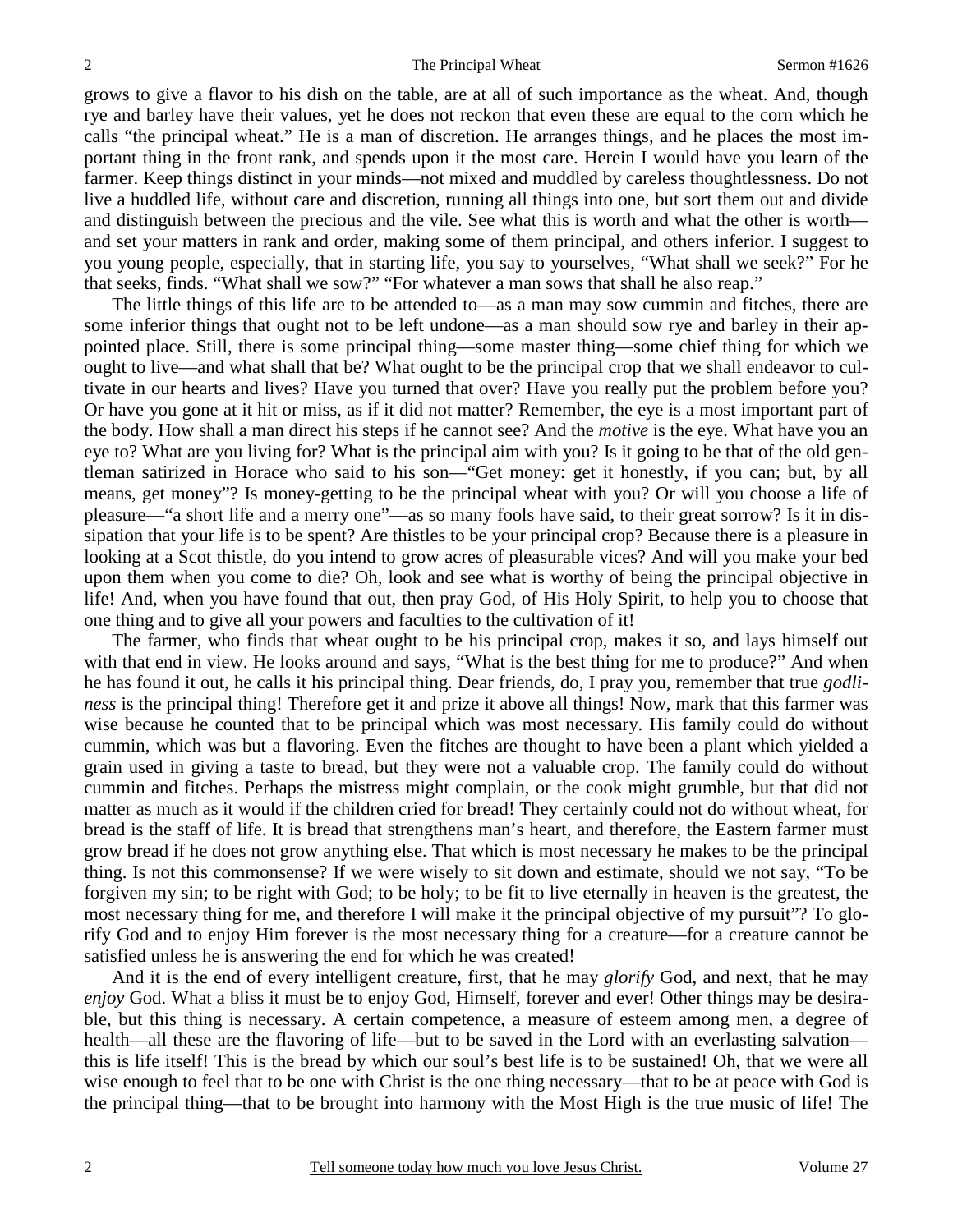#### Sermon #1626 **Sermon #1626** The Principal Wheat 3

moralities and courtesies of life, like the minor seeds, may take their place in due order upon our farm, but the fear of the Lord is the principal wheat and we must cultivate it with our whole heart!

 This farmer was wise because he made that to be the principal thing which was the most fit to be so. Of course, barley is very useful as food. Nations have lived on barley bread and lived healthily, too. And rye has been the nutriment of whole nations—neither have men starved when restricted to oats and other grains. Still, for all in all, give me good wheat flour! I know our Scot friends like oat-cake, better, but I hardly think that we shall all come to their mind while wheat flour is at a reasonable price! We still like a piece of wheat bread and look upon it as being the best staff of life. The oat is rather a knotty staff, but wheat is a fair good walking cane with which a man may go through life right merrily. Only give men enough bread and why should they complain? Though I suppose they would, for even when the Israelites had manna in the wilderness, they complained and that was angels' food—they called it light bread. Brothers and sisters, the Eastern farmer knew that wheat was the most fitting food for man and so he did not put the inferior grain, which might act as a substitute, into the prominent place. He planted the most fitting thing, namely, the wheat, in the most prominent position. He did not speak of "the principal barley," or "the principal rye," much less "the principal cummin," or "the principal fitches," but "the principal wheat." And what is there, brethren, that is as fit for the heart, the mind, the soul of man as to know God and His Christ? Other mental foods, such as the fruits of knowledge and the dainties of science, excellent though they may be, are inferior nutriment and unsuitable to build up the entire structure of our manhood! If I can get my God, my Savior, I find my heaven and my all. My soul sits down to a crumb of truth concerning the Father, the Son and the Holy Spirit—and finds the greatest satisfaction in living upon it! The more we can know God, enjoy God and become like God—and the more Christ is our daily bread—the more do we perceive the fitness of all this to the new-born soul. O beloved, make that your principal thing which is the fittest theme for an immortal mind—

> *"Religion is the chief concern Of mortals here below. May I, its great importance learn, Its sovereign virtue know! More needful this than glittering wealth, Or anything the world bestows. Not reputation, food, or health, Can give us such repose."*

 Moreover, this farmer was wise because he made the principal thing that which was the most profitable. Under certain circumstances, in our own country, wheat is not the most profitable thing which a man can grow. But, ordinarily, wheat is the best crop that the earth yields for general consumption and, therefore, the text speaks of "the principal wheat." Our grandfathers used to rely upon the wheat stack to pay the rent. They looked to their corn as the arm of their strength, and though it is not so now, yet it was always so of old, and perhaps it may yet be so again. Anyway, the figure is just as good with regard to true religion—to fear the Lord is the most profitable thing. I am told that rich men at the present time find it hard to get hold of anything which yields five per cent. Oh, but this blessed fear of the Lord is an extraordinarily profitable kind of business, for it brings in far more than a hundred per cent or a thousand per cent! In this business, a man begins without any capital! In fact, he begins head over ears in debt and yet he makes a fortune such as misers never dream of! You will say it is a strange way of starting in business—but the believing sinner does so. When he comes to God, he is penniless and as much in debt as he can be. The Lord discharges his heavy arrears of sin and then the believer rises in riches by sinking more deeply into debt of another kind—not of sin, but of gratitude! He owes his great Lord more and more, till he is quite unable even, to *imagine* the depth of his obligation! Neither does this grieve him—he comes to love the poverty which enables him to avail himself of the heavenly treasury. He even aspires to be more and more deeply in debt to the sovereign grace of God! His ambition is to increase his obligations which even now overwhelm him. He grows richer as he feels himself poorer and he is stronger as he knows more of his personal infirmity.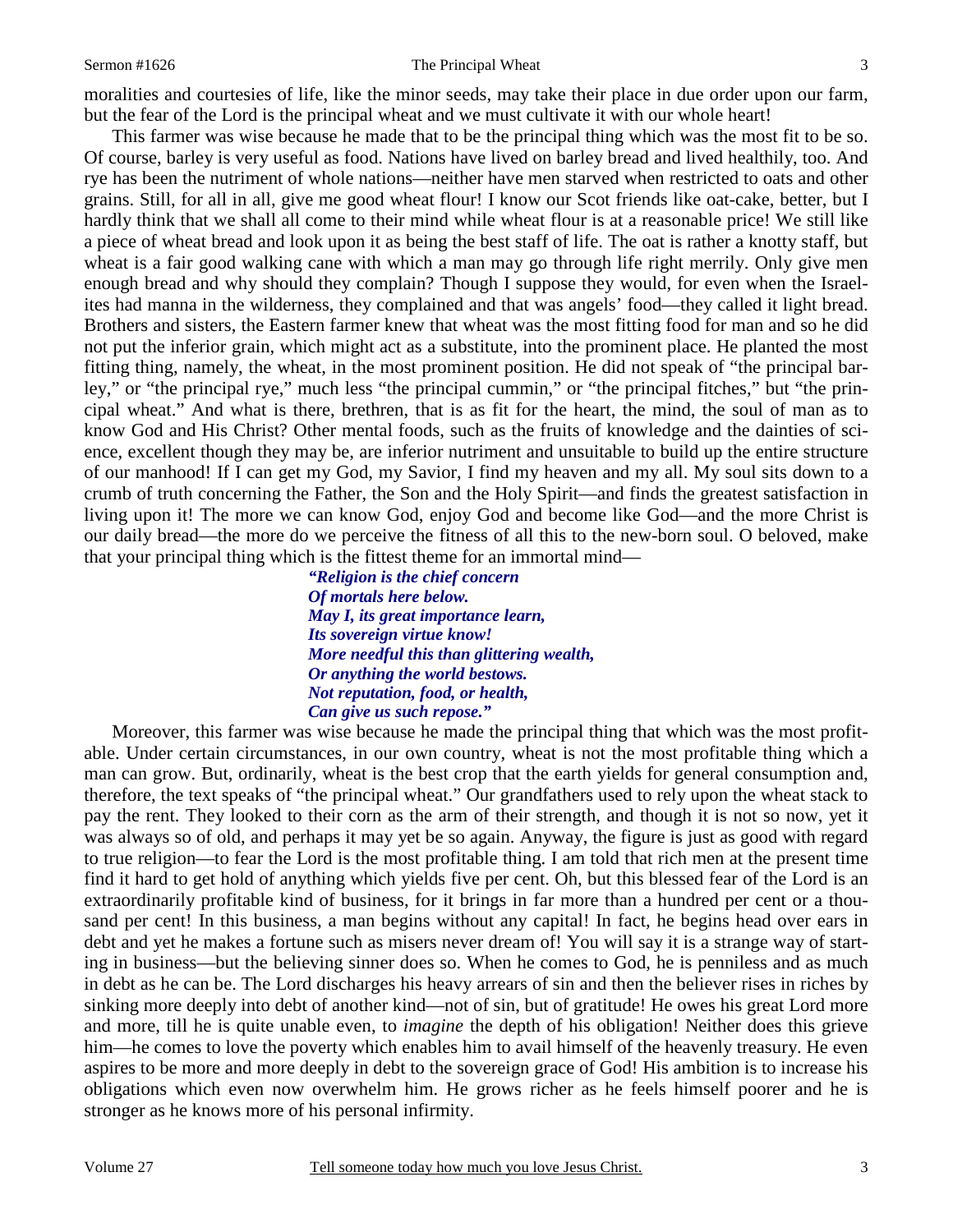It is a wonderful business, this, in which bankrupts make fortunes, in which beggars rise to sit among princes!—

> *"'Tis perfect poverty alone That sets the soul at large; While we can call one mite our own, We have no full discharge. But let our debts be what they may, However great or small, As soon as we have naught to pay, Our Lord forgives us all."*

Being freely discharged of our sins, we are, by overflowing grace, greatly enriched, so that we number among our possessions heaven itself, Christ Himself, God Himself! All things are ours! Oh, what a blessed trade it is to enter upon! There never was such a transaction as this, for when an *empty* sinner trades with a *full* Savior, he is, himself, filled with all the fullness of God! Assuredly this soul-enriching communion with Christ ought to be first upon our thoughts! Then let godliness be the principal wheat, for there is nothing so profitable! Godliness is profitable for the life that now is and for that which is to come. Godliness is a blessing to a man's body—it keeps him from drunkenness and vice. It is a blessing to his soul—it makes it sweet and pure. It is a blessing to him in every way. If I had to die like a dog, I would like to *live* like a Christian. If there were no hereafter, yet still, for comfort and for joy, give me the life of one that lives like Christ, or strives to do so! There is a practical everyday truth in the verse*—* 

> *"'Tis religion that can give Sweetest pleasures while we live. 'Tis religion must supply Solid comfort when we die."*

Only that religion must not be of the common sort—it must not be a vain profession—it must have for its root a hearty faith in Jesus Christ. See you to it. Religion must be either everything or nothing, either first or nowhere. Make it the principal thing and it will fill your soul with treasure. Thus, you see, the farmer was right in having a principal crop and in selecting the right seed to be his principal care.

 I do not suppose that he ever entered into any dispute upon the matter. He felt sure that wheat must be his principal produce and he gave his thoughts to it. I cannot bear to hear people disputing as to whether it is worth while to give their heart to Christ. The people who question the value of faith have never tried it. Whenever you observe some conceited creature writing an essay against true religion and putting it into one of our precious "reviews," do not be carried away by hearing people say that it is mightily clever. If you read it, say to yourselves, "Certainly, this is a clever thing, for here is a blind man writing upon the harmony of colors! Look what learned observations he makes upon scarlet and blue, which, *he* says, are precisely the *same* and only some narrow-minded folks insist upon their being different." You may regard the wise remarks of an unregenerate philosopher as a very fine essay by a deaf man upon music. Can a horse write about angels? He does not know anything about the subject, nor does the unrenewed man understand the regenerate man! He has not the powers and faculties that would enable him to know, for the carnal man knows not the things that are of God—they are spiritually discerned and as he has not the Spirit, he cannot discern them. Until he is born-again, he has no spiritual knowledge or judgment. "That which is born of the flesh is flesh, and that which is born of the Spirit is spirit." "You must be born-again." We are willing to take the evidence of scientific men upon the science that they have mastered, but we care nothing for their opinion upon a matter which is quite out of their range.

 Who shall tell me that there is no sweetness in honey? I do not accept the verdict of one who asserts it to be as tasteless as the white of an egg, but I wonder at the palate which can so deceive a man! Has a man lost the power of taste? What is his judgment worth? I put a piece of honeycomb into my mouth and my experience of sweetness is a complete deliverance from all infidelity in that direction. When a man tells me that there is no sweetness in godliness, I smile for myself and drop a tear for him—and tasting yet, more and more, the deliciousness of godliness—I smile *again* to think that he should talk so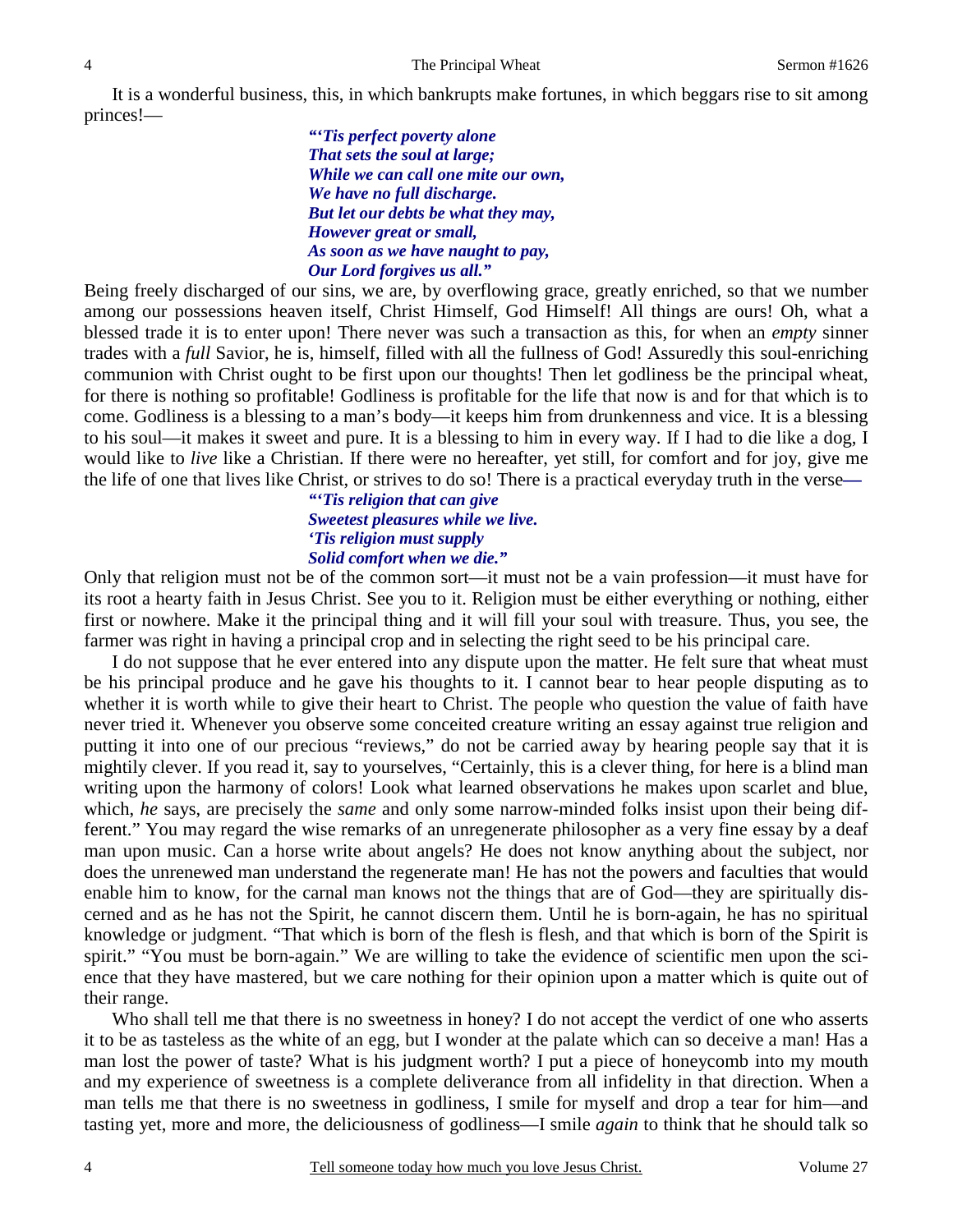#### Sermon #1626 **Sermon #1626** The Principal Wheat 5

fast about a thing of which he knows nothing! Oh, yes, we have made up our minds long ago—we are not going to argue about it any more—godliness is the principal wheat to us! We know it by experience. We have tasted and handled the good word of life. As the Eastern farmer was quite sure that the wheat was the principal thing, so are we quite sure of it, and from now on, God helping us, we shall sow the principal wheat and leave others to sow tares or darnel if they will! Thus have I said enough upon our first observation—the farmer is a lesson to us because he knows what is the principal thing!

**II.** Secondly, he is a lesson to us because HE GIVES THIS PRINCIPAL THING THE PRINCIPAL PLACE. I find that the Hebrew is rendered by some eminent scholars, "He puts the wheat into the principal place." That little handful of cummin, for the wife to flavor the cakes with, he grows in a corner, and the various herbs he plants in their proper borders. The barley he puts in its place and the rye in its acre. But if there is a good bit of rich soil—the best he has—he says to his men, "That is for the wheat." The principal place is for the principal crop. He gives his choicest fields to that which is to be the main means of his living. Now here is a lesson for you and for me. Let us give to true godliness our principal powers and abilities. Let us give to the things of God our best, our ripest, our most careful, and our most intense thought. I pray you, do not take religion at second hand from what I tell you, or somebody else tells you, but think it over and give it your principal thoughts. Read, mark, learn and inwardly digest the Word of God! The thoughtful Christian is the growing Christian. Remember, the service of God deserves our very best consideration and endeavor. We are poor things at our best, but we ought to give the Lord nothing short of our principal powers. God would not have us serve Him heedlessly, but He would have us use all the brain and intellect and mind that we have in studying and practicing the things of God.

 "Acquaint, now, yourself with God, and be at peace." "Meditate upon these things. Give yourself wholly to them." If ever your mind is more clear and active at one time than at another, then sow the principal wheat of godly contemplation and gracious devotion. If you feel fresher and more inclined to think at one time of the day than at another, let your whole mind at once go forth towards the best things. Be sure, also, to yield to this subject your most earnest love. The best field in the little estate of manhood is not so much the intellect as the *affections;* sow the principal wheat there. Oh, to have true religion in the heart! To love what we know—intensely to love it! To hold it fast as with the grip of life and death—never to let it go! The Lord says, "My son, give Me your heart," and He will not be content with anything less than your heart! When your zeal is most burning and your love is most fervent, let the warmth and the fervency all go towards the Lord your God, and to the service of Him who has redeemed you with His precious blood! Let the principal wheat have the principal part of your nature. Towards God and His Christ, also turn your strongest, heartiest, and most fervent *desires*. When you enlarge your desire, desire Christ! When you become ambitious, let your ambition be all for God! Let your hunger and your thirst be after righteousness! Let your aspirations and your longings be all towards holiness and the things that shall make you like Christ! Give to this principal wheat your principal desires.

 Then let the Lord also have, always, the attentive respect of your life. Let the principal wheat be sown in every action of life. I think if we are truly Christians, we must, of necessity, be as much Christians outside the church as in it. We shall try to make our eating and our drinking, and everything we do, tend to the glory of God. Draw no line between the secular and the religious part of your conduct, but let the secular be made religious by a devout desire to glorify God in the one as much as in the other! Let us worship God in the most common duties of life, even as they do who stand before His throne and serve Him day and night. Pray daily, "Your will be done in earth as it is done in heaven." Let us sow the principal wheat in all the fields of our life. May we each one feel, "For me to live is Christ." I cannot live without Christ; I would not live forgetting Christ, and I could not live for anything but Christ. Let your whole nature yield to Jesus and to none else.

We should give to this principal wheat our most earnest labors. I mean for the spread of the gospel. A man ought to consecrate himself to the utmost in the matter of holy work for Jesus. I dread to see a professing man zealous in politics, and lukewarm in devotion—all on fire in the parish vestry—but chill as winter when he comes to a prayer meeting! Some fly like eagles when they are serving the *world,* but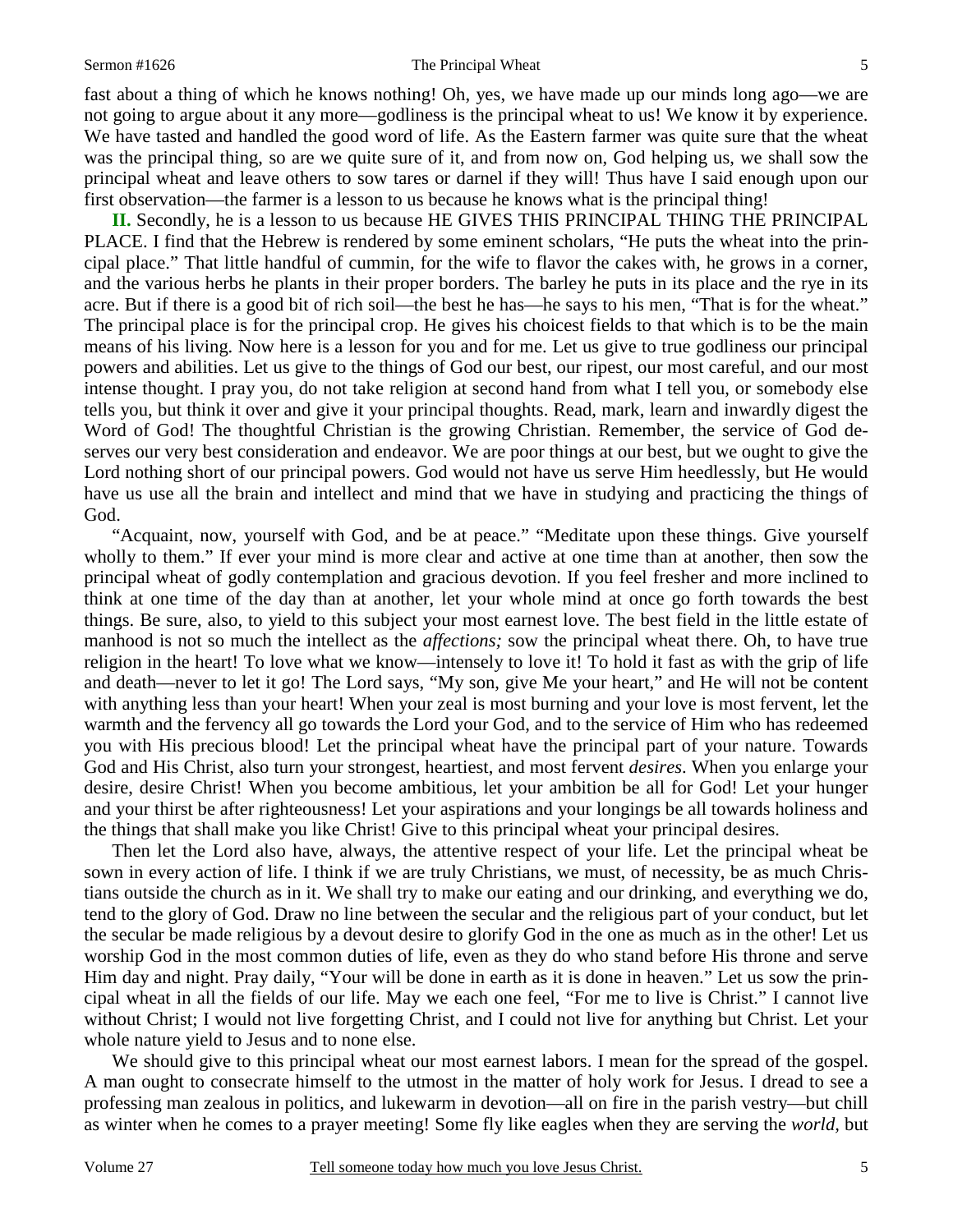they have a broken wing when they come into the worship of God! This should not be! If anything could awaken us up and make the lion within us roar in his strength, it should be when we confront the foes of Jesus, or fight for His cause! Our Lord's service is the principal wheat—let us labor most in connection with it. Lay all your talents under tribute to King Jesus. No, lay out your whole body, soul and spirit for God who is your all in all. Spend and be spent, that this highest, noblest objective of your life may be achieved—if you spend all and win Christ you will be a glorious gainer! This should also take possession of us so as to lead us to our greatest sacrifices. The love of Christ ought to be so strong as to swallow up self and make sacrifice our daily joy. For Christ's name's sake we should be willing to endure poverty, reproach, slander, exile, death—and count them all joy! Nothing should be precious to a Christian in comparison with Christ, who is preciousness to them that believe. I will put it to you whether it is so with you or not. Is the love of Jesus the principal wheat with you? Are you giving your religion the chief place or not? I am afraid that some people treat religion as certain gentlemen treat a part of their estate. They have a farm away from their dwelling which they call an off-hand farm—they put a bailiff into it and only give an eye to it now and then. Some people hold their religion as an off-hand farm their *minister* is the bailiff—who has to see to it for them.

I am sure such spiritual farming never pays. They have religion? Certainly! Yes. Oh, certainly—yes. But I am afraid they are like the man of whom the child spoke at the Sunday school. "Is your father a Christian?" asked the teacher. "Yes," said the child, "but he has not worked much at it lately." I could point out several of this sort who are sowing their wheat very sparingly and choosing the most barren patch to sow it in! They profess to be Christians, but religion is a tenth-rate article on their farm. Some have a large acreage for the world and a poor little plot for Christ. They are great growers of worldly pleasure and self-indulgence—and they sow a little religion by the roadside for appearance sake. They spend more time at billiards than at prayers! This will not do! God will not thus be mocked! If we despise Him and His truth, we shall be lightly esteemed. O come, let us give our principal time, talent, thought, effort to that which is the chief concern of immortal spirits! May God help us to do so! May we imitate the farmer who gives the principal wheat the principal place on his farm.

**III.** Let us learn a third lesson. THE FARMER SELECTS THE PRINCIPAL WHEAT OR THE BEST SEED WHEN HE IS SOWING HIS FIELDS. That is another meaning of the text, namely, when a farmer is setting aside wheat for sowing, he does not choose the tail corn, and all the worst of his produce. If he is a sensible man, he likes to sow the best grains that he can get. Many farmers search the country round for a good sample of wheat for sowing, for they do not expect to get a good harvest out of a bad sowing. The farmer is taught of God to put into the ground the principal wheat—the selected kernels. If I am going to sow to the Lord and to be a Christian, I should sow the purest form of our holy religion. And I should try to do this, first, by believing the weightiest doctrines. I would like to believe, not this "ism," nor that, but the unadulterated truth of God which Jesus taught! If I want to produce in my soul a holy character, it will come by the Spirit of God out of true doctrine. Falsehood always breeds sin—the truth of God begets and fosters holiness. You and I, therefore, ought to pick over all our seed carefully, judge and decide between the truth of God and error, and not let our soul receive anything but what is according to the Word of God. We ought to choose the most important truths, for I have known people attach the chief importance to the smallest things—and this is an error in judgment.

 I know a denomination which has differences among itself such as no ordinary person could understand, but the members make no end of warfare over them! They even exclude one another for not being exclusive enough—and if by vehement effort they all reach one point of exclusiveness—they spy out another hopeful reason for quarreling and commence to exclude again! Some microscopic point of doctrine or ritual suffices for the creation of party upon party! They are like mercury—pour it on a table and watch how it divides into tiny globules! It splits and splits again. They, no doubt, are persons of great precision and discernment, but it were well if their tithing of mint and anise led them to attend to the weightier matters of brotherly love and Christian unity! They fight over the fitches and leave the wheat to the crows. I do not agree with them at all; those who will may dispute over vials and trumpets—I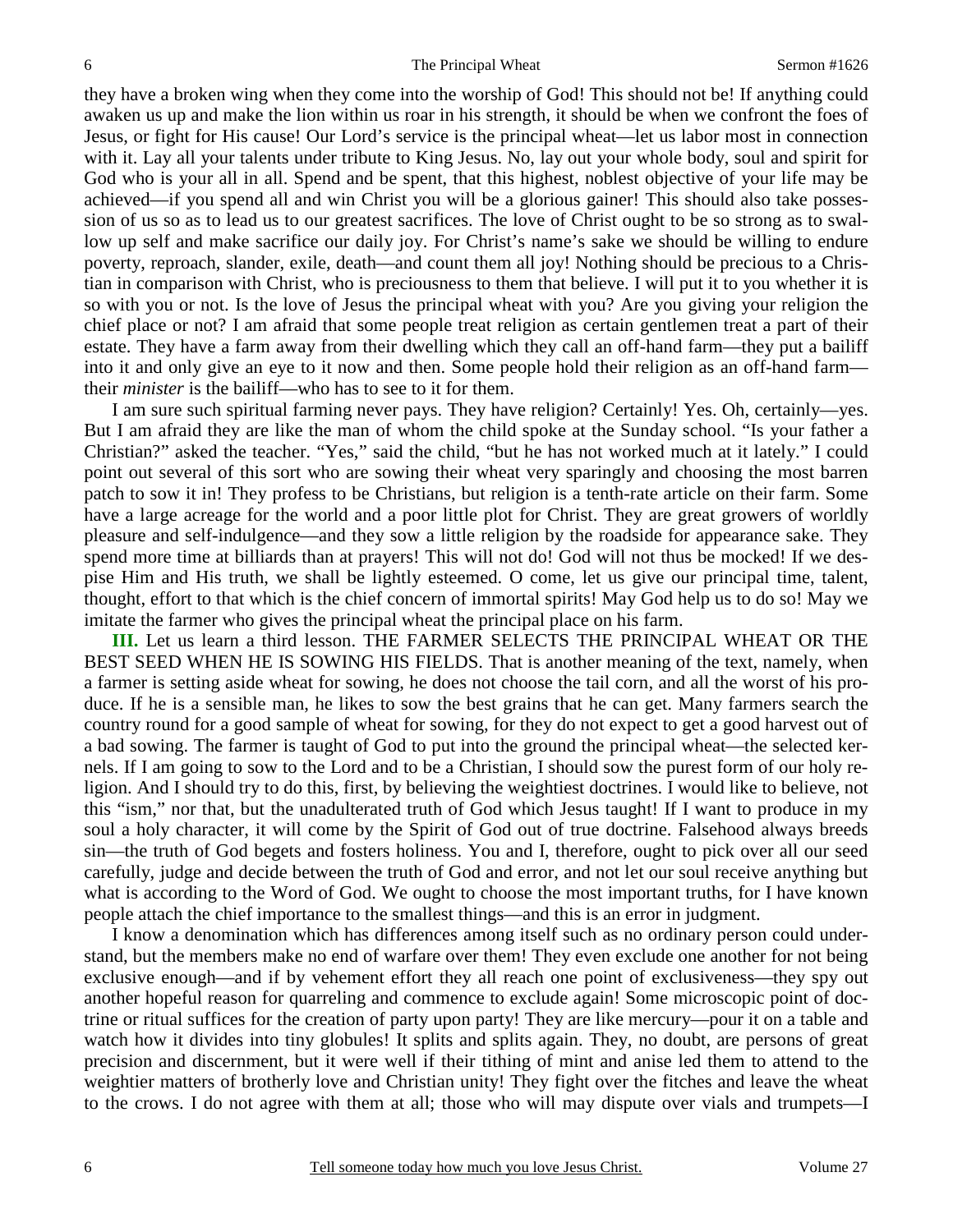### Sermon #1626 **The Principal Wheat** 7

shall mainly preach the doctrine of the precious blood, and the glorious truths of God of substitution and atonement! These doctrines are the principal wheat, and therefore, these shall fall into our furrows!

 Next to that, we ought to sow the noblest examples. Many men are dwarfed because they choose a bad model to start with. They imitate dear old Mr. So-and-So till they grow wonderfully like he is; only the best of him is left out! One minister happens to be of a gloomy turn of mind, and he preaches the deep experience of the children of God—and in consequence a band of good people think it to be their duty to be melancholy. How unwise! We should never copy any! To be like Peter, we need not be rash! If you copy any good man, there is a point at which you ought to stop short. Yet, if I must have a human model, I would like to have one of the bravest of the saints of God. But, oh, how much better to imitate that perfect pattern which you have in Christ Jesus! Thus when you are sowing the wheat of holy living, sow the best seed you can by having Christ Jesus, Himself, as the example by which you shape your life. We shall sow the best wheat by seeing that we have the purest spirit. But, alas, how soon do spirits become soiled by self, or pride, or despondency, or sloth, or some other earthly taint! But what a grand thing it is to try and live to God in the spirit of Christ Jesus. May we be humble, lowly, bold, selfsacrificing, pure, chaste, and holy—this can only be produced by the Holy Spirit.

 And then there is one more mode of sowing selected seed. We should endeavor to live in the closest communion with God. One dear brother prayed in our little meeting before the present service that we might have as much grace as we were capable of receiving, and that God would work in us all that He willed to work in us, and bring us into such a state that we might not hinder Him in any good thing which He willed to do by us. This is to be our desire—we should rise to the highest form of spiritual life! If you sow the principal wheat, get the best sort of wheat. There is religion and there is religion. There is a spirit and a spirit—and there is a system of divinity and another system of divinity. The best is always good enough for me! I exhort you not to rest content with anything short of the best that can be had. O young men, if you mean to follow Christianity, go in for it thoroughly! If you mean to serve the devil, serve him. He is a pretty master! Remember his wages! But if you wish to serve Christ, do not go sneaking through the world as if you were ashamed of your Lord! If you are Christ's, show yourself! If you are worthy of so great a captain, put on your uniform! Rally to His banner; gather to His trumpet call, and then stand up, stand up for Jesus! If there is any manhood in you, this great cause calls for it all! Exhibit it and may the Spirit of God help you to do so!

**IV.** Fourthly, THE FARMER ATTENDS TO THE PRINCIPAL CROP WITH THE PRINCIPAL CARE. This Hebrew language always astonishes me, for it conveys such a mint of meaning! Sometimes when I study a verse, I find that the critics say that it means this, that and the other, until I have thought, "This language is miraculous, so full, and so deep: very different from our poor English tongue." It teaches us many truths of God in a few words, and like a diamond, it has a hundred facets, each flashing forth a distinct ray of light. This plenitude of meaning leads us to reflect upon a far more weighty matter. It is wonderful how much God can put into a word. Why, He put Himself into one! The name of our divine Lord is, "The Word of God."

 Some critics insist that the proper translation of our text is that the farmer plants his wheat in rows. I do not know whether our farmers often plant wheat. They sow the seed in due order, but I do not hear much of *planting* it. It is said that the large crops in Palestine in old time were due to the fact that they *planted* the wheat, absolutely putting it in, root by root, so that there might be no more wheat in a row than there ought to be. And they set it in lines so that it was not checked or suffocated by its being too thick in one place and neither was there any fear of its being too thin in another. The wheat was planted, and then streams of water were turned by the foot to each particular plant of wheat. No wonder, therefore, that the land brought forth abundantly! We give our principal care to the principal thing. Our godliness should be carried out with earnest thought—our service for God should be performed with great care. Brothers and sisters, are we careful enough as to our religious walk? Have you ever searched to the bottom of your profession? Have you ever inquired into the reason of your belonging to your present denomination? Why do you happen to be members of a certain church? Your mother was? Well, there is some good in that reason, but not enough to justify you in the sight of God! Why do you happen to pro